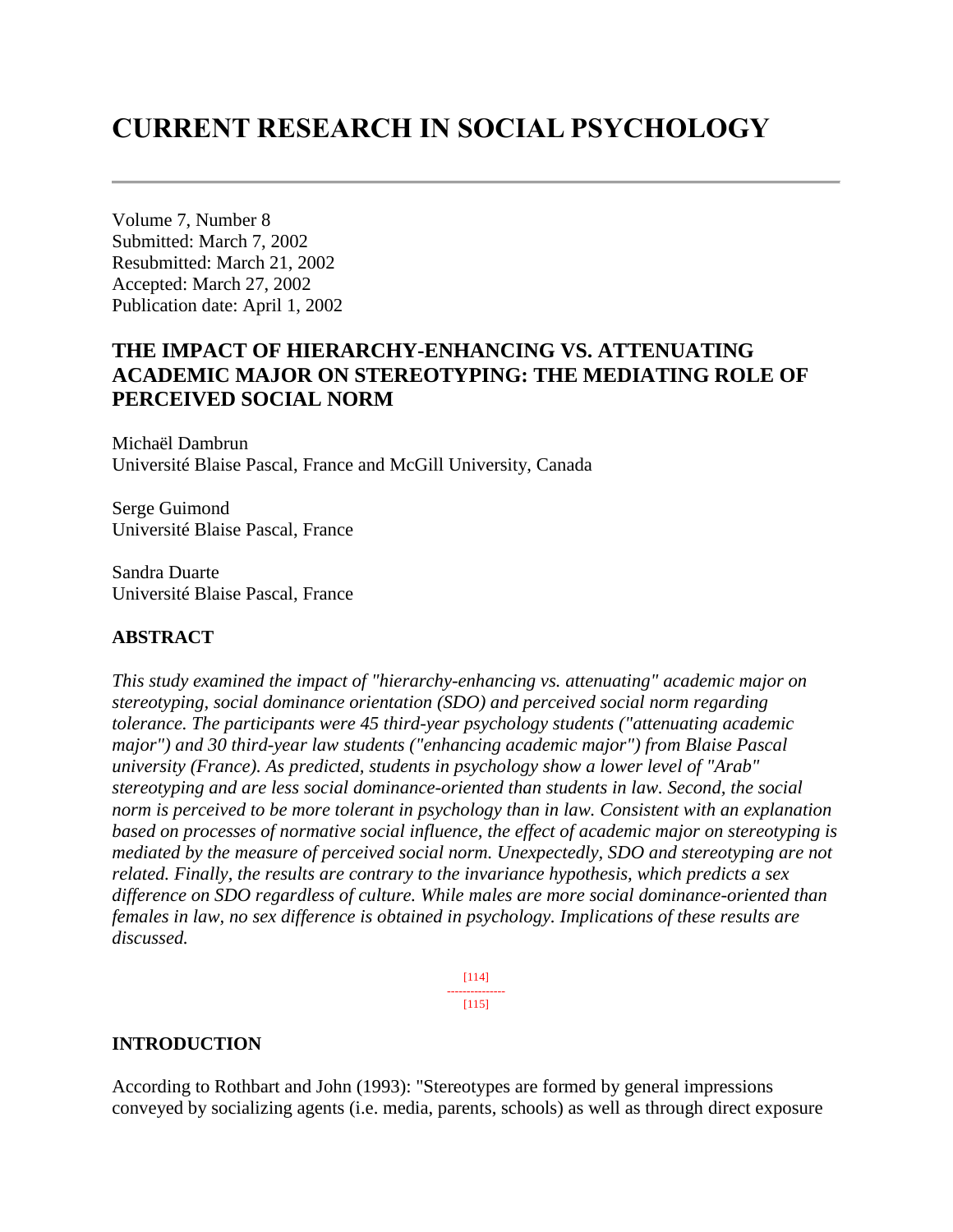to group members" (p. 41). Does it mean that stereotype change is possible through a socialization process? Using Katz and Braly's paradigm, Gilbert (1951) and Karlins, Coffman, and Walters (1969) concluded that the stereotypes of Blacks have become less negative than in 1933 (katz & Braly, 1933). Considering that this change is largely a matter of anti-discrimination legislation improvement (Brown, 1995; Dovidio & Gaertner, 1986) and that Katz and Braly's technique of stereotype assessment has several serious shortcomings (see Brigham, 1971; Rothbart & John, 1993), it is difficult to conclude anything about the stability or change of stereotypes (Rothbart & John, 1993). Under this perspective, Rothbart and John (1993) conducted a longitudinal study of stereotype change. In this study, the authors examine both group (Black in general) and personal (Black students) stereotypes among students in first year of university and among the same students four years later. The group stereotype appeared very stable ( $r = .95$ ), and the personal stereotype substantially less stable ( $r = .50$ ). In conclusion, Rothbart and John (1993) argued that "stereotypes are highly resistant to change" (p. 58).

However, in contrast to early views of stereotypes as rigid cognitive structures, a number of recent theoretical perspectives suggest that stereotypes are subject to contextual variations (see Biernat & Thompson, 2002; Oakes, Haslam & Turner, 1994). For example, research related to self-categorization theory reveals that simple manipulations of the comparative context can change stereotypes (see Oakes et al, 1994). Moreover, it has been repeatedly demonstrated that social and political attitudes do change during college. In one of the first studies, Newcomb (1943) has shown that, over their four years in college, Bennington students became dramatically less conservative and that this change lasted over the following 50 years later (Alwin, Cohen, & Newcomb, 1991; Newcomb, Koening, Flackts, & Warwick, 1967). More recently, Guimond (1992; e.g. Guimond & Palmer, 1996) found that attitudes change differently as a function of the academic major of the students. Students in commerce for instance tend to be positive toward "immigrants" and "labor unions" at the beginning of their university training, but in contrast to social science students, they become clearly negative toward these groups three years later. In fact, a considerable amount of research indicates that students and faculty differ widely in their social and political views as a function of their academic areas (see Altemeyer, 1988; Bereiter & Freedman, 1962; Galland, 1995; Guimond, 1998; Guimond & Bégin, 1987; Guimond, Palmer & Bégin, 1989; Ladd & Lipset, 1975; McClintock, Spaulding & Turner, 1964; Sidanius, Pratto, Martin & Stallworth, 1991). In general, people in the social sciences and humanities or those in more theoretical areas tend to hold relatively liberal, progressive or leftist views, while people in commerce, law,

#### [115] --------------- [116]

engineering or more applied areas tend to hold relatively conservative views. For example, using a sample of 5655 students from the University of Texas, Sidanius et al (1991) have shown that there are striking differences between career tracks on racism. Students in the "power professions" such as commerce and law emerged as being the most racists while people in arts or social work are among the least racists. Moreover, there is both cross-sectional and longitudinal evidence to suggest that these attitudinal differences result, at least in part, from a socialization process in the sense that differences are minimal at first but grow larger over time spent in an academic area (Feldman & Newcomb, 1969; Guimond, 1992; 1995a; 1998; 1999; Guimond & Palmer, 1990; 1996; Sidanius et al, 1991; Van Laar, Sidanius, Rabinowitz & Sinclair, 1999).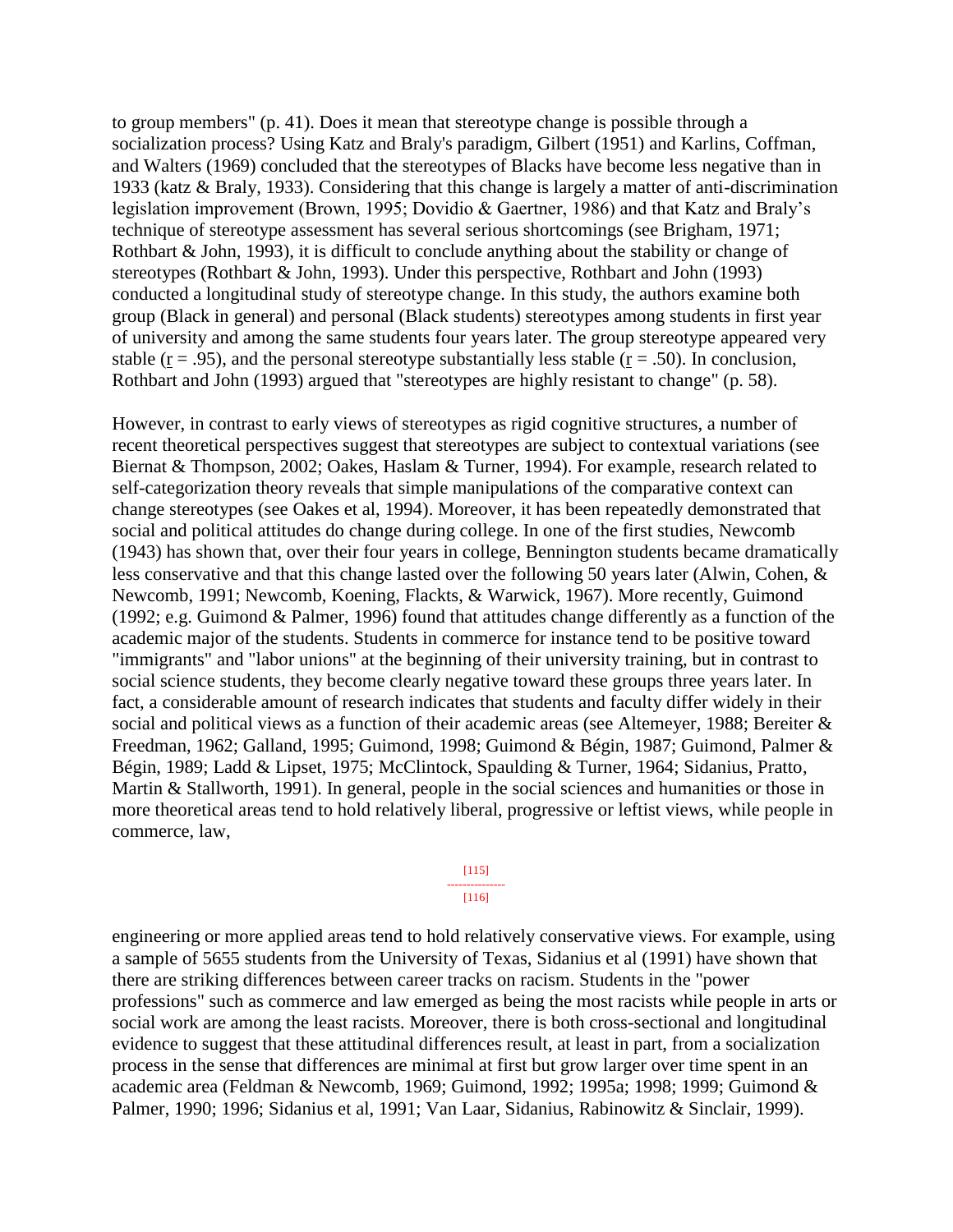However, none of these studies have examined change in stereotyping. Consequently, the first objective of the present study was to examine the impact of academic major on stereotyping.

To this end, we decided to contrast two different fields of study, psychology and law, which should differ in terms of stereotyping according to social dominance theory (Sidanius & Pratto, 1999). This theoretical framework suggests that stereotypes have the function of legitimizing group-based inequality. Furthermore, it suggests that various occupations or social roles can be classified as either hierarchy-enhancing or hierarchy-attenuating. In the former case, the social role is said to reinforce inequality while in the latter case, the role is said to be oriented toward an attenuation of group-based inequality. Because in previous research, the field of law was classified as hierarchy-enhancing (see Pratto et al, 1994), social dominance theory would suggests that students in law would have a greater tendency to use stereotypes than students in psychology, a field which may be classified as hierarchy-attenuating. If indeed, students in law differ from students in psychology in terms of stereotyping, a basic question is why? A second objective of this study is to contrast two different perspectives in this regard.

From a socialization perspective, it can be argued that students who have been socialized in law will show greater levels of stereotyping toward stigmatized outgroup than students who have been socialized in psychology, because social norms and values differ in these two areas (Pettigrew, 1958). More specifically, we hypothesize that the normative position of students and faculty, as perceived by the students, is to be more intolerant in law than in psychology. Moreover, we predict that this perceived social norm partly mediates the effect of academic major on stereotyping. Such a prediction follows from both classic studies of social influence and conformity (Newcomb, 1943; Pettigrew, 1958; Sherif, 1936) and more recent investigations of group socialization (Guimond & Palmer, 1990; Guimond et al., 1989; Levine et al, 1998; Prentice & Miller, 1993; Ryan & Bogart, 1997).

> [116] ---------------

> > [117]

From the perspective of social dominance theory (Pratto, Sidanius, Stallworth & Malle, 1994; Sidanius & Pratto, 1999), a different hypothesis can be made. Social dominance theory (SDT; Sidanius & Pratto, 1999), but also system justification theory (SJT; Jost & Banaji, 1994; Jost & Major, in press), suggests that ideologies and stereotypes legitimate the social hierarchy. More specifically, SDT argues that every society develops ideologies that promote, or to the contrary, attenuate group inequality. These ideologies are called "legitimizing myths" and are divided into two categories: "hierarchy-enhancing legitimizing myths," which accentuate inequality and social hierarchy, and "hierarchy-attenuating legitimizing myths," which legitimate equality. Racism and conservatism are examples of the former while socialism and feminism are examples of the later. Social dominance orientation (SDO) is "the degree to which individuals desire and support group-based hierarchy and the domination of inferior groups by the superior groups" (Sidanius & Pratto, 1999; Pratto et al., 1994). Consistently, several recent studies show that people high in SDO are more negative toward stigmatized outgroups, like Blacks in United States (Sidanius & Pratto, 1999) or Arabs in France (Guimond & Dambrun, in press). In line with the social function of stereotypes (Crocker, Major & Steele, 1998; Snyder & Miene, 1994), system justification theory also argues that stereotypes about social groups are another type of legitimizing myth. "One function of stereotypes is to explain and justify the advantaged or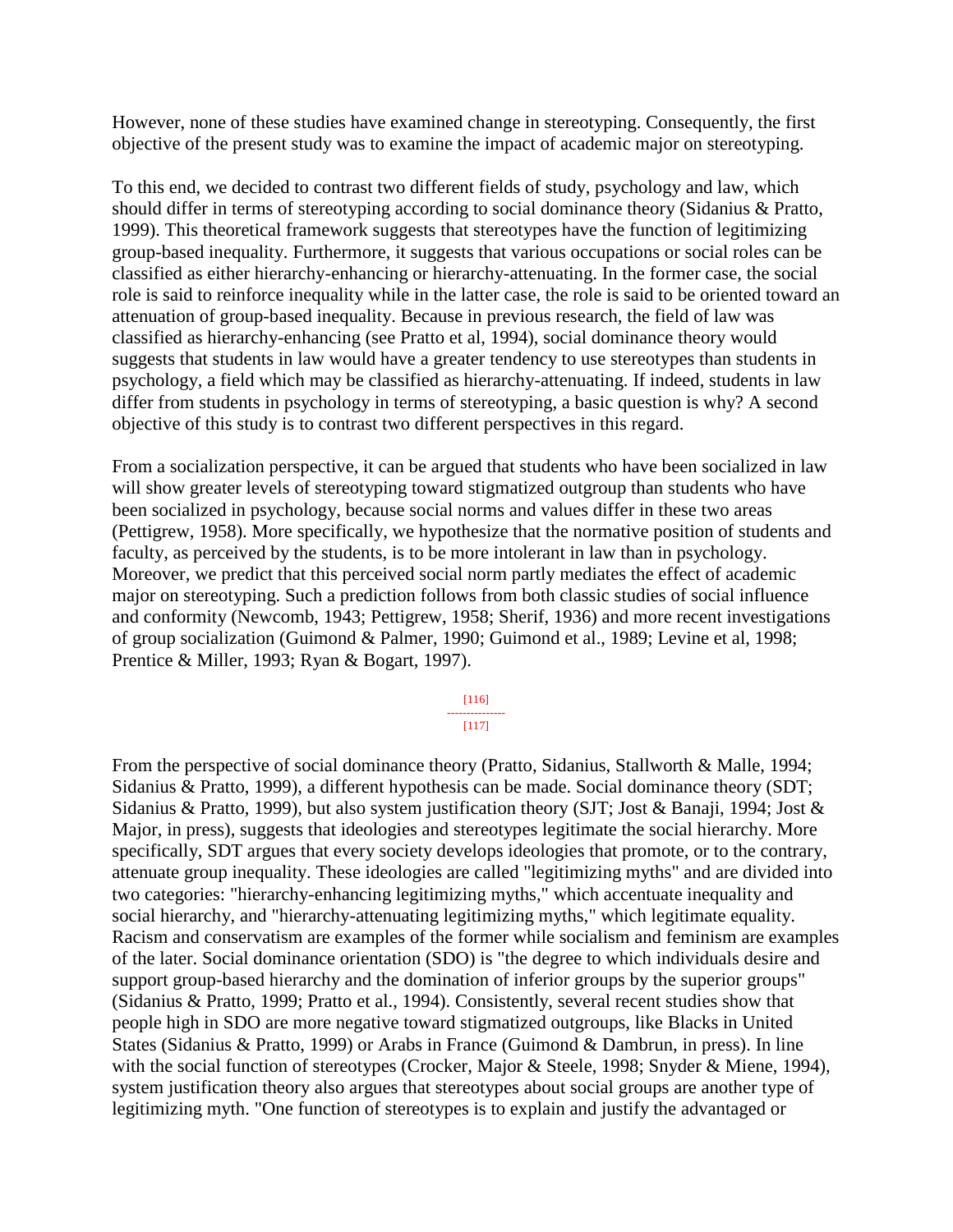disadvantaged position of groups in society" (Crocker et al., 1998). Consistent with this perspective, Guimond (2000) found that majority group members socialized during four years in an "enhancing academic major" (officer training program) became significantly more negative toward outgroups and more likely to internalize beliefs that legitimize the economic gap between ingroup and the outgroup. Because SDO drives "enhancing legitimizing myths" like stereotyping, the effect of academic major on stereotyping could be partly mediated by SDO.

In other words, first, we hypothesize that students socialized in an "enhancing academic major" (i.e. law) will show a greater level of stereotyping toward a stigmatized outgroup than students socialized in an "attenuating academic major" (i.e. psychology). Second, we predict that two independent processes, namely SDO and perceived social norm, will mediate this effect.

> [117] --------------- [118]

A third and final aim is to examine gender differences in SDO. Consistent with SDT, previous research has shown that males tend to be more social dominance-oriented than females (see Pratto et al, 1994, Pratto, Stallworth, & Sidanius, 1997). An important claim of SDT is that such differences have not only social but biological origins (Pratto, 1999; Sidanius, 1993). In an impressive study, Sidanius, Pratto and Bobo (1994) have shown that gender differences on SDO appear to be situationally or culturally invariant. More specifically, their analysis of data from a large and culturally diverse sample of Los Angeles County indicates that regardless of variations in cultural background, ethnicity, age, social class, religion, political ideology or even genderrole orientation, the difference between men and women on SDO stays basically the same. While these findings do not show directly the role of biological factors, as the authors acknowledge, they suggest that cultural factors have little impact on this basic gender difference (see also Sidanius, Levin, Liu, & Pratto, 2000). Accordingly, in the present study, one would expect men to differ from women on the SDO and this difference should be the same in law and in psychology.

# **METHOD**

### **Participants**

As part of a program of research on group socialization, 75 students at the University Blaise Pascal, France were recruited for the study. Third-year students were selected because they have been well socialized into their respective academic major. More specifically, the sample consists of 45 third-year students in psychology and 30 third-year students in law. Their average age was respectively 22.8 and 22.3 years old. Forty-eight participants were female (of which 34 are in psychology), 26 were male and one participant did not indicate gender.

### **Procedure**

Participants were recruited during a course. At the beginning of the course, experimenters were introduced by the professor. Participants were invited to take part in a study on social perceptions. All participants who volunteered were asked to write their name on a list. This procedure was used for both law students and psychology students. Concerning the study, upon their arrival, students were asked to complete a questionnaire that included a variety of measures.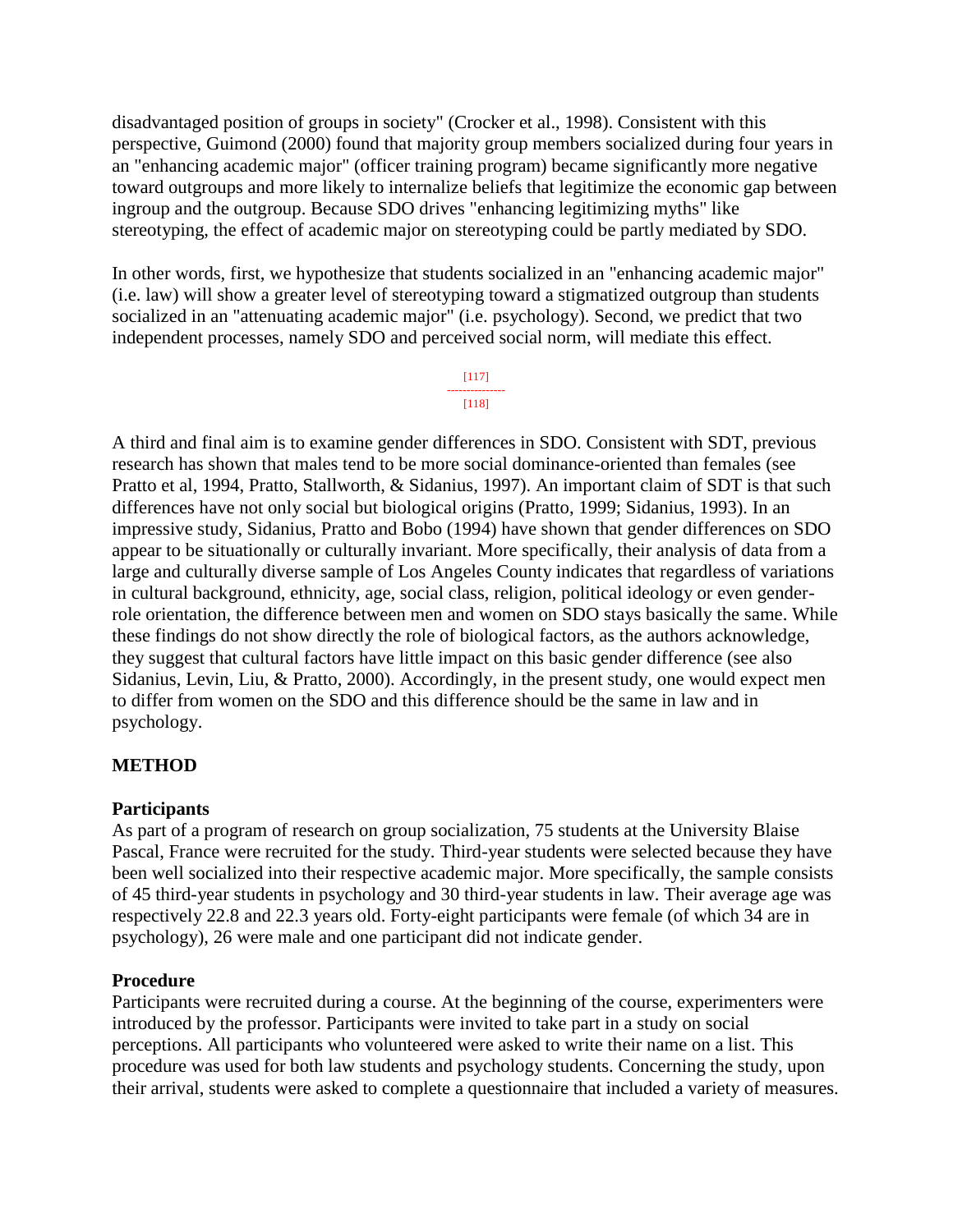These are described below. During the study, participants were placed alone in a room. At the conclusion of the session, participants were fully debriefed.

> [118] --------------- [119]

#### **Questionnaire**

The questionnaire included three main measures: a measure of stereotyping, the SDO scale and a measure of perceived social norm regarding tolerance.

| <b>Traits</b>          | <b>Stereotypic of Arabs</b>                                              | <b>Non-stereotypic of Arabs</b>                       |  |  |
|------------------------|--------------------------------------------------------------------------|-------------------------------------------------------|--|--|
|                        |                                                                          |                                                       |  |  |
| <b>Positives Items</b> | warm<br>family-oriented<br>straightforward<br>original<br>stick together | kind<br>courageous<br>nice<br>intelligent<br>likeable |  |  |
| <b>Negatives Items</b> | restless<br>aggressive<br>insolent<br>threatening<br>violent             | lazy<br>ignorant<br>dishonest<br>unpleasant<br>thief  |  |  |

**Table 1.** Traits Used in the Attribution Trait Task

[119] ---------------

#### [120]

### *The Trait Attribution Task*

On this measure, participants were asked to judge on a 7-point scale the stereotypicality of 20 attributes with regard to the group label "Arab", a stigmatized group in France (see Dambrun & Guimond, 2001; Lambert, Moghaddam, Sorin & Sorin, 1990). All these attributes were selected on the basis of previous research, including several pre-tests, designed specifically to uncover positive and negative traits that were stereotypic or non-stereotypic of Arabs (see Dambrun & Guimond, 2001, 2002). In a first pilot study involving 25 students, an initial list of 130 attributes was obtained. In a second pilot study among 25 new students, ratings of the extent to which these attributes were positive or negative were obtained. In a final pilot study involving 64 students, ratings of the extent to which these attributes were stereotypical of "Arab" were obtained. On the basis of the statistical analysis of these results, 20 traits were finally retained for this trait attribution task. Of these 20 traits, 10 are stereotypic of "Arab" and 10 are non-stereotypic. Half of the adjectives in each set are positively valenced, and half are negatively valenced. Table 1 presents the full listing of these 20 traits. Averaging ratings for the five traits in each category, four scales were constructed to asses respectively, the ratings of Arabs on positive stereotypic traits, on positive non-stereotypic traits, on negative stereotypic traits, and on negative nonstereotypic traits. Table 2 displays means and standard deviations of these four scales.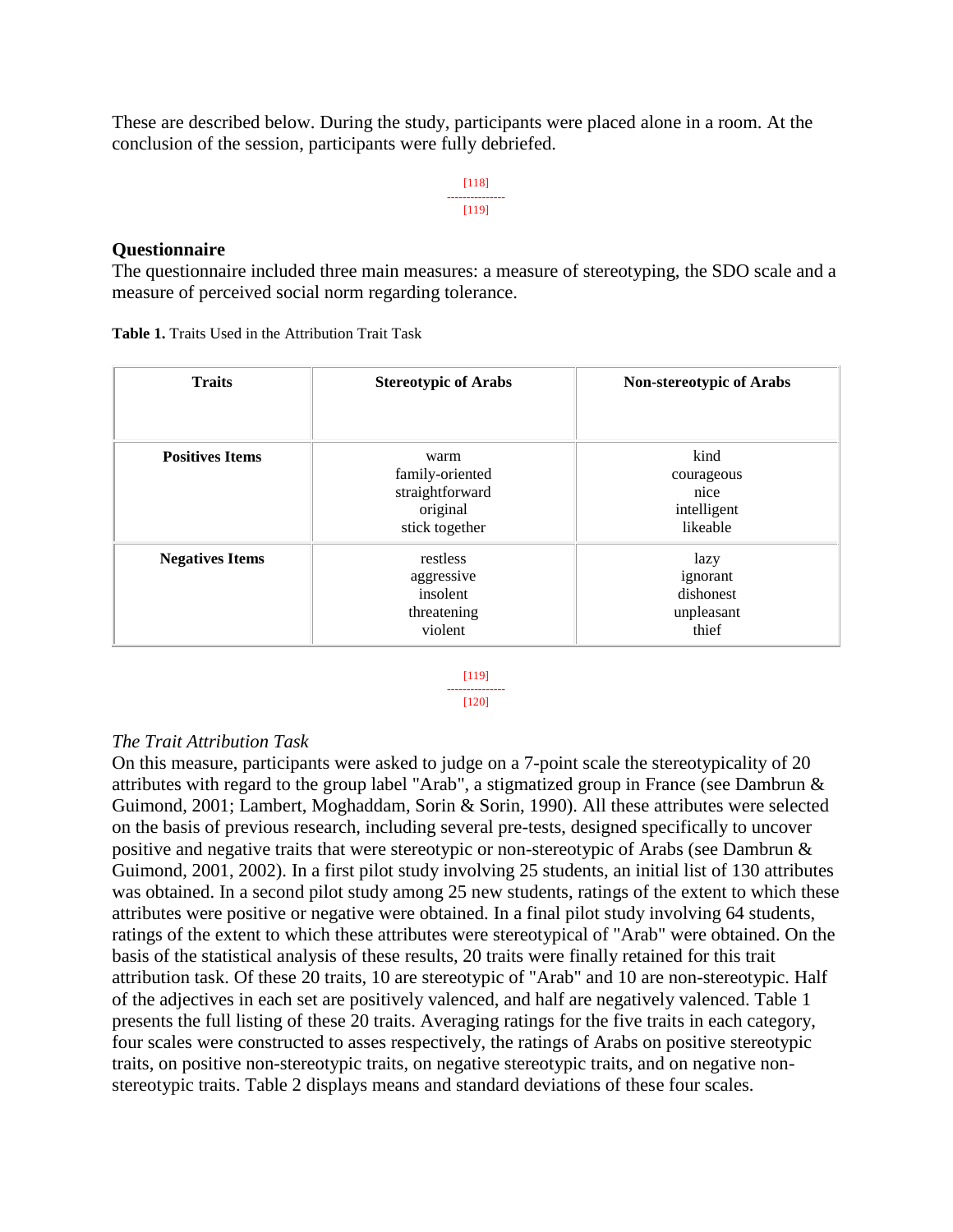**Table 2.** Descriptive Statistics of the Dependent Measures

|                                    | Mean | SD   |
|------------------------------------|------|------|
| Positive stereotypic traits        | 5.05 | .80  |
| <b>Negative stereotypic traits</b> | 3.88 | 1.24 |
| Positive non-stereotypic traits    | 4.74 | .94  |
| Negative non-stereotypic traits    | 3.24 | 1.12 |
| <b>SDO</b>                         | 2.09 | .94  |
| <b>Perceived social norm</b>       | 2.96 | 1.4  |

[120] --------------- [121]

The questionnaire also contained measures of variables expected to account for the effect of academic major on Arab stereotyping.

### *The SDO Scale*

Based on the research of Pratto et al. (1994), a 10-item version of SDO was used. As the study was carried out in France, the items were translated into French. Five items indicate a favorable orientation toward group dominance and inequality (e.g. "It's probably a good thing that certain groups are at the top and other are at the bottom") and five items indicate a favorable orientation toward social equality (reverse coded; e.g. "Group equality should be our ideal"). Participants indicated their responses for this measure on a 7-point scale ranging from 1 (totally disagree) to 7 (totally agree). The reliability of this scale is satisfactory ( $\alpha = .81$ ) and similar to that reported by Pratto et al. (1994). Consequently the 10 items were average to form the SDO scale. Descriptive statistics of this scale are presented in table 2.

### *Perceived Social Norm*

To measure the perception of the social norm, a procedure based on research by Prentice and Miller (1993) was followed. Students were asked to indicate the position of most other students (or faculty) in their area of study on three items. The first item was taken from the SDO and stated: "Most students in [law] believe that it's OK if some groups have more of a chance in life than others." The second item read: "Most students in [law] believe that immigrants should have more rights" (reverse coded). The final item referred to the position of faculty: "Most professors in [law] believe that French people should have priority in terms of jobs." The field of law was replaced by psychology for respondents of that academic area. As for previous measures, participants indicated their responses for this measure on a 7-point scale ranging from 1 (totally disagree) to 7 (totally agree). A scale constructed from these three items has adequate reliability  $(\alpha = .73)$  and constitute our measure of the social norm with higher scores indicating the perception of a norm of intolerance. The 3 items were average to form a perceived social norm scale (see Table 2).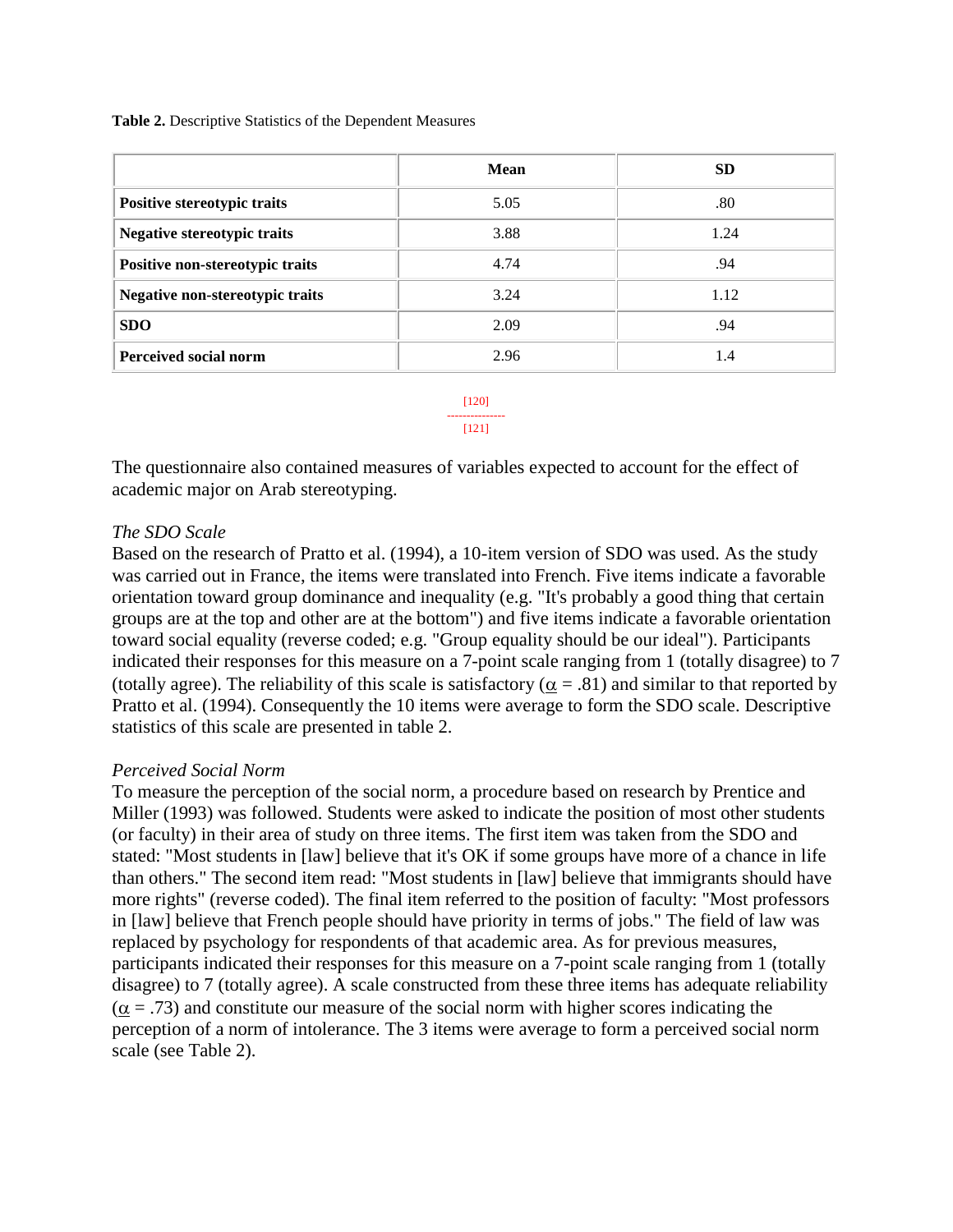#### [121] --------------- [122]

## **RESULTS**

### **Stereotyping**

To examine if stereotyping vary as a function of academic major, ratings of the target group (i.e. "Arab") were examined using a 2 X 2 X 2 mixed-model ANOVA procedure with a two-level between-subjects factor of academic major (law vs. psychology), and two within-subjects factors of two levels each, that is traits stereotypicality (stereotypic vs. non stereotypic), and valence of traits (positive vs. negative). This analysis not only contrasts the ratings given by law students to those given by psychology students, but also examines if these ratings differ depending on whether the traits involved are stereotypical or not, and whether the traits are positive or not. This analysis reveals first, a main effect of traits stereotypicality,  $\underline{F}(1, 73) = 56.03$ ,  $\underline{p} < .001$ ,  $\eta$ <sup>2</sup>  $=$  .43. Stereotypic traits (M = 4.47) are associated more with the group label, "Arab" than nonstereotypic traits ( $\underline{M} = 3.99$ ). This effect essentially confirmed that some traits are stereotypical: they are perceived as describing the group much more than others. More importantly, the stereotypicality x academic major interaction is also significant,  $\underline{F} = 5.51$ ,  $\underline{p} < .02$ ,  $\eta^2 = .07$ . As Figure 1 shows, the decomposition of this interaction effect reveals that law students associated marginally more stereotypic items with the group label Arab ( $M = 4.64$ ) than psychology student  $(M = 4.36; F = 3.5, p < .06).$ 

**Figure 1.** Significant Interaction Effect of Stereotypicality by Academic Major on Mean Attribution Scores

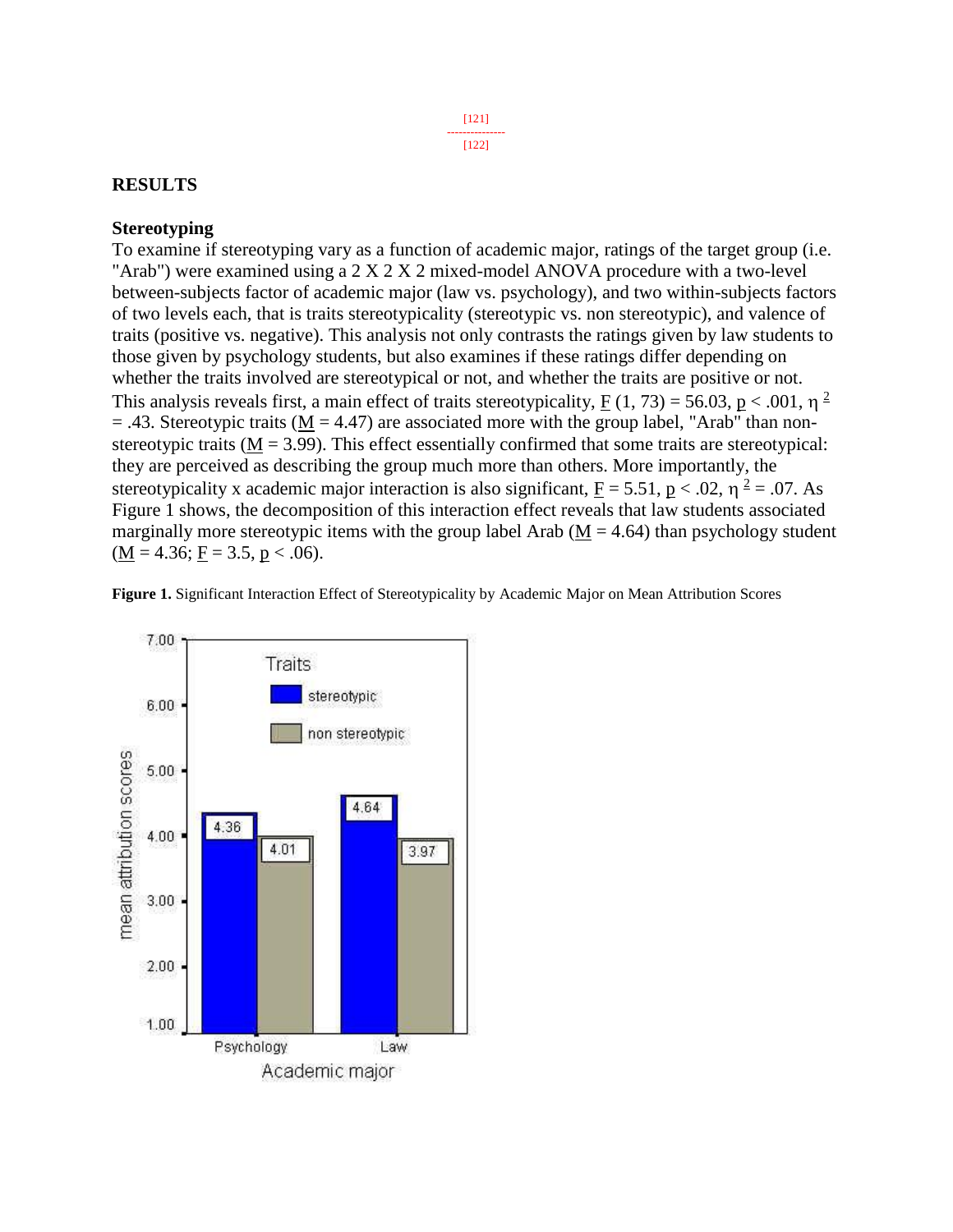Third, this analysis reveals a main effect of valence,  $F = 40.2$ ,  $p < .001$ ,  $\eta^2 = .35$ . Negative traits  $(M = 3.56)$  are less attributed than positive traits  $(M = 4.89)$ . Fourth, the valence x academic major interaction is also significant,  $\underline{F} = 8.38$ ,  $\underline{p} < .001$ ,  $\eta^2 = .10$ . As Figure 2 indicates, the decomposition of this effect shows that psychology students attribute more positive  $(M = 5.07)$ and less negative ( $\underline{M} = 3.29$ ) traits to the label "Arab" than law students ( $\underline{M} = 4.63$ ;  $\underline{M} = 3.97$ ; respectively,  $F = 6$ ,  $p < .017$  and  $F = 7.21$ ,  $p < .009$ ). The three way interaction is not statistically significant,  $F = 2$ ,  $p > 16$ .

**Figure 2.** Significant Interaction Effect of Valence of Traits by Academic Major on Mean Attribution Scores



### [124]

### **Social Dominance Orientation**

As Figure 3 shows, third-year students in law are significantly more social dominance-oriented than third-year students in psychology,  $\underline{F}(1, 74) = 22.15$ ,  $\underline{p} < .001$ ,  $\eta^2 = .23$ .

### **Perceived Social Norm**

As shown by Figure 3, the normative position of other students and faculty is perceived to be significantly more prejudice-oriented in law than in psychology,  $F(1, 74) = 36.4$ ,  $p < .001$ ,  $h^2 =$ .33.

[122] --------------- [123]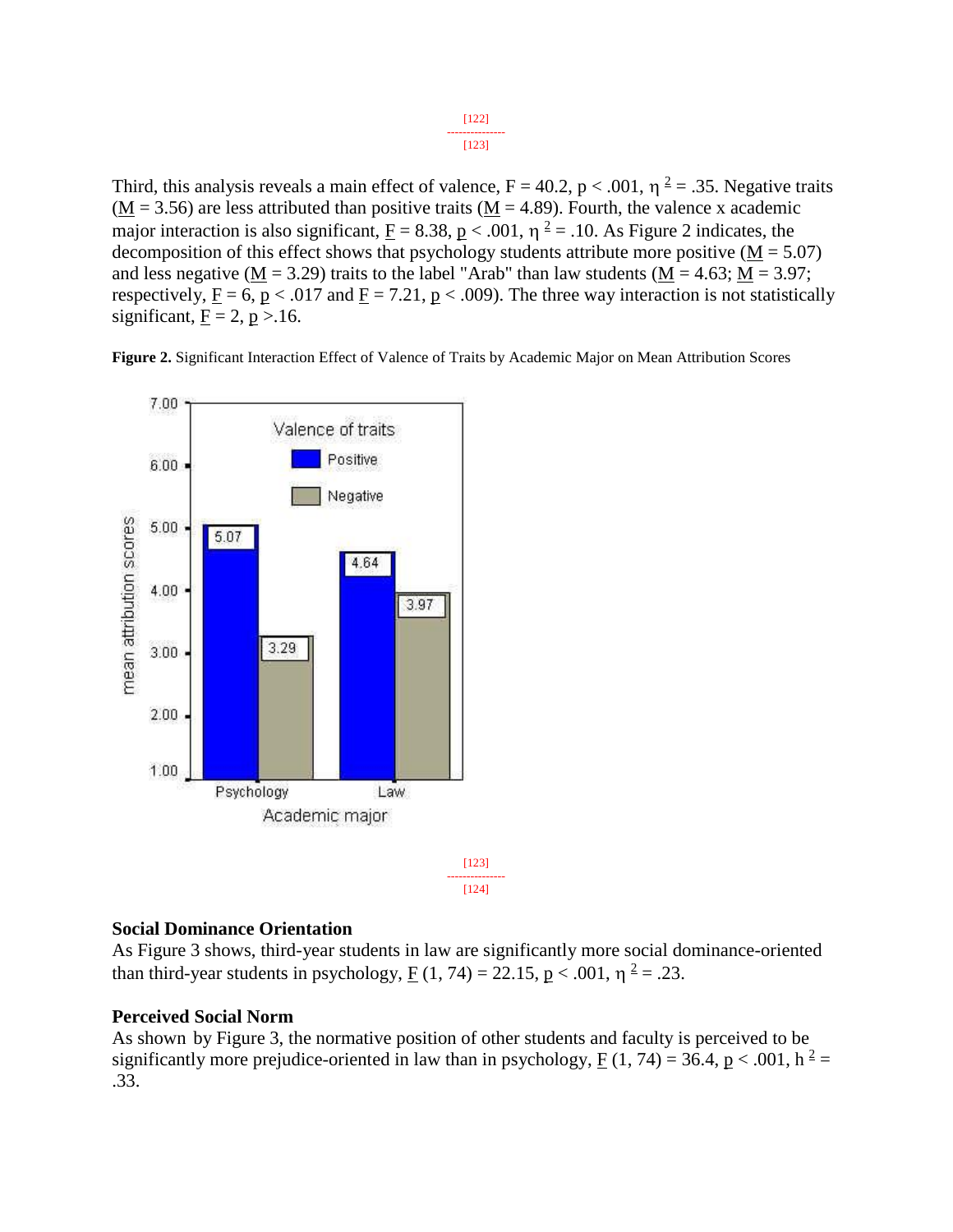**Figure 3.** Means Scores of Law and Psychology Students on SDO and Perceived Social Norm



#### **Ancillaries Analyses**

In order to examine if stereotyping is related to SDO and perceived social norm, we created a stereotyping contrast. To compute this contrast, the mean attribution scores of non-stereotypical traits with the label "Arab" were subtracted to the mean attribution scores of stereotypical traits with the same group label (see Dambrun & Guimond, 2001; Wittenbrink, Judd & Park, 1997). Unexpectedly, as Table 3 shows, our measure of Arab stereotyping is not related to SDO. In other words, the hypothesis suggesting that the effect of academic major on stereotyping is partly mediated by SDO is not confirmed. However, as predicted, our measure of perceived social norm correlates significantly with stereotyping. In order to test the mediating role of social norm in the relation between academic major and stereotyping, the regression procedure advocated by Baron and Kenny (1986) was followed. It is first required that the mediating variable (e.g. perceived social norm) be related to the independent variable (e.g. academic major) and the dependent variable (e.g. stereotyping).

**Table 3.** Correlations Between Stereotyping, SDO and Perceived Social Norm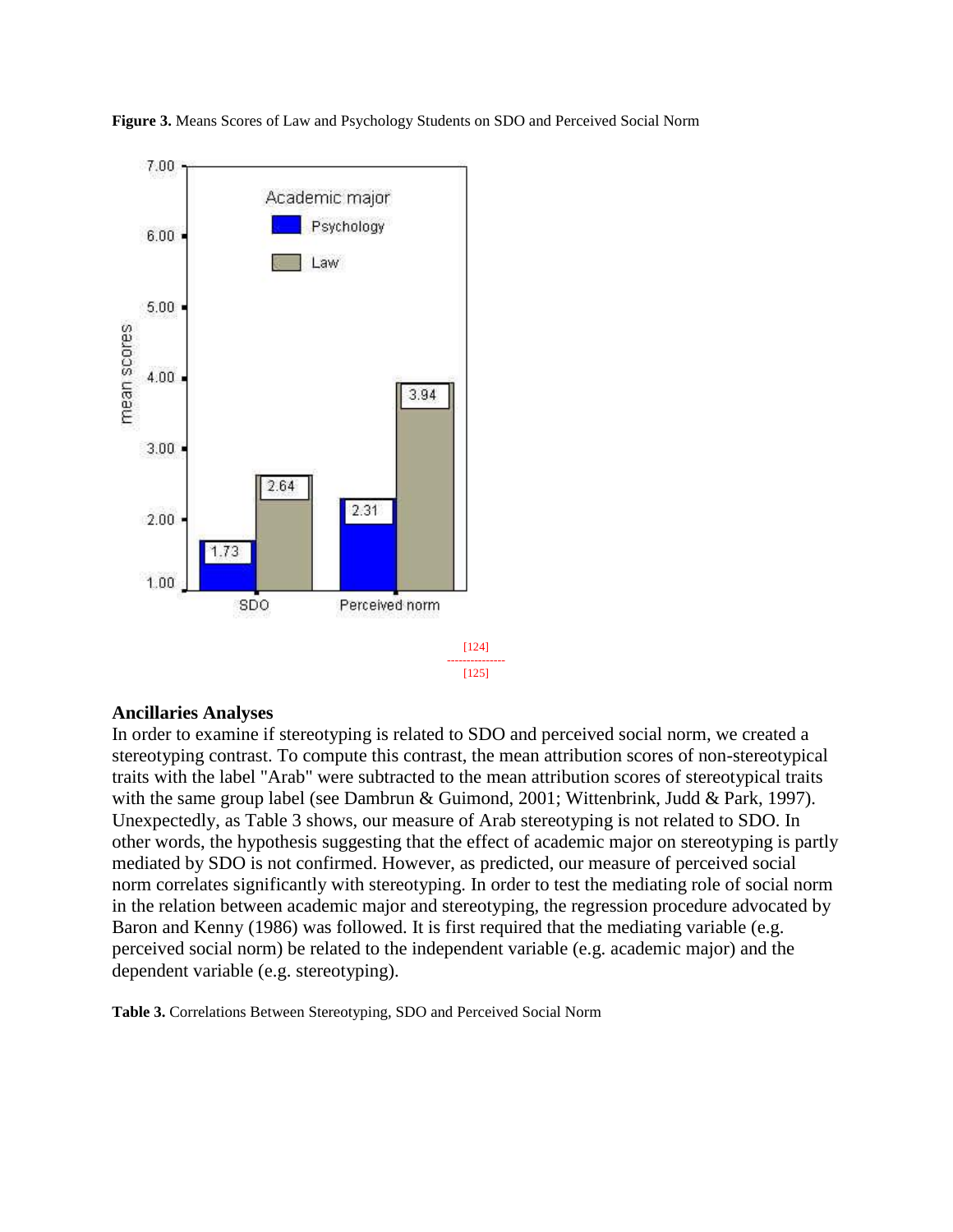|                                 |         | $\mathbf{2}$ | 3 |
|---------------------------------|---------|--------------|---|
| 1- Arab stereotyping (contrast) |         |              |   |
| $2 - SDO$                       | .11     |              |   |
| 3- Perceived social norm        | $.33**$ | $.48***$     |   |

**Note.** \*\*\*  $p < .001$ ; \*\*  $p < .01$ ; \*  $p < .05$ ; +  $p < .10$ 

#### [125] --------------- [126]

As figure 4 shows, the academic major (psychology vs. law) has a significant effect on the perception of the social norm regarding intolerance  $(\beta = .57, p < .001)$  and the social norm, in turn, is predictive of stereotyping  $(β = .33, p < .01)$ . The more participants perceive that other students and faculty in their areas of study are relatively intolerant, the higher their own level of stereotyping is. This result means that the perceived social norm fulfills two initial requirements of a mediating variable. The final and most basic requirement specified by Baron and Kenny (1986) is that a mediating variable should predict the dependent variable (i.e. stereotyping) even when the independent variable (i.e. academic major) is statistically controlled, while the effect of the independent variable on the dependent measure should be substantially reduced when the mediating variable is statistically controlled. As expected, the effect of academic major on stereotyping ( $\underline{8} = .265$ ,  $\underline{p} < .02$ ) becomes non-significant when social norm is statistically controlled  $(\beta = .11, \text{ns})$ , but the effect of social norm on stereotyping remains significant even when academic major is statistically controlled ( $\underline{B} = .27$ ,  $\underline{p} < .05$ ).

**Figure 4.** Perceived Social Norm as a Mediator of the Effect of Academic Major on Stereotyping

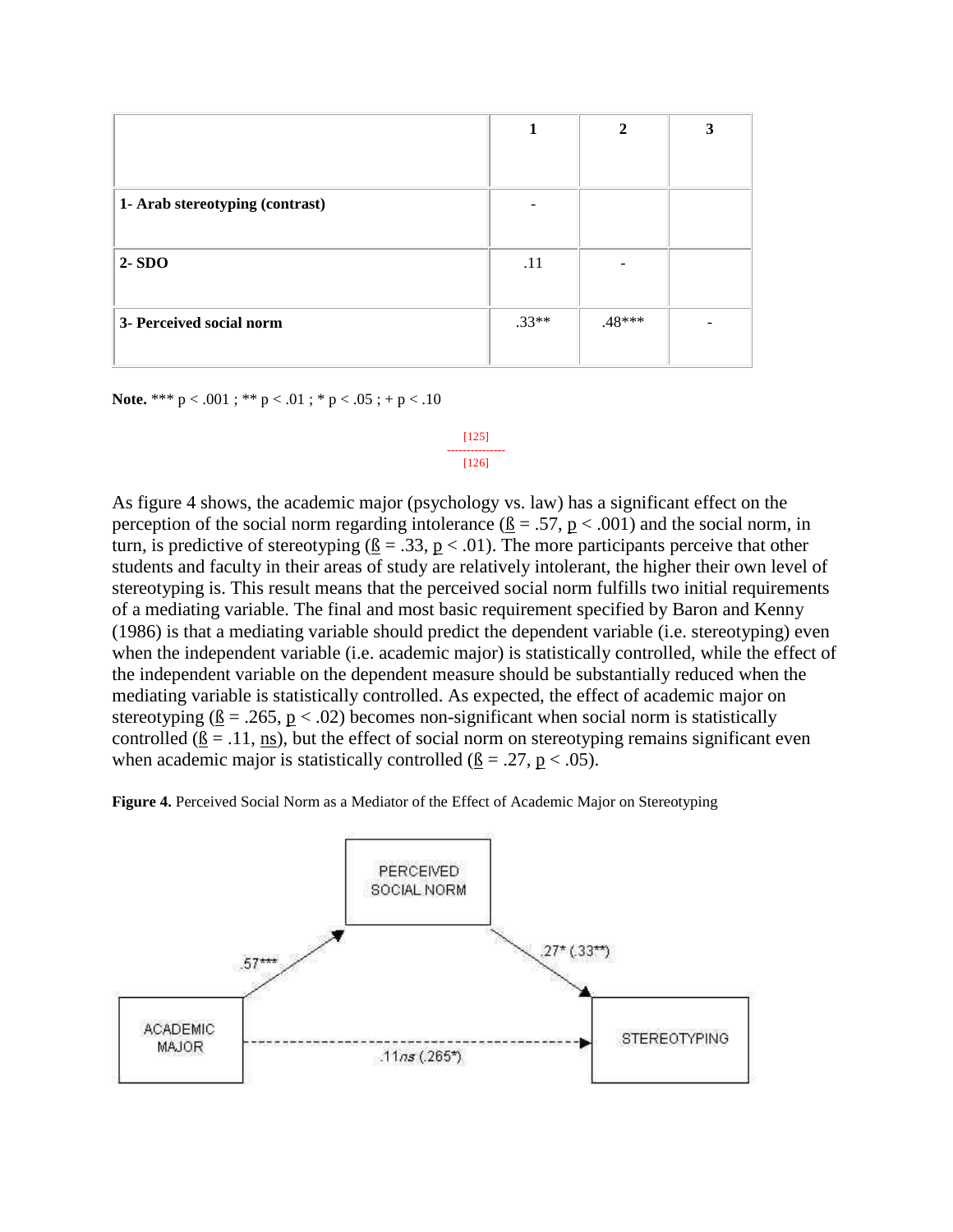[126] --------------- [127]

As table 3 shows, although SDO is not related to stereotyping, SDO is strongly and positively correlated with perceived social norm and this effect remains significant even when academic major is statistically controlled ( $r = .28$ ,  $p < .015$ ). Further analyses revealed that the mediating role of perceived social norm is independent of the effect of SDO. Controlling for perceived social norm, the effect of academic major on SDO remains significant ( $r = .29$ ,  $p < .013$ ), but controlling for SDO, the effect of academic major on perceived social norms remains also significant ( $r = .45$ ,  $p < .001$ ). Consequently, these results suggest that the effects of academic major on SDO and on perceived social norm are two independent effects.

#### **Academic Major, Gender and SDO**

Our last hypothesis proposed that males should be more dominance-oriented than females and that this difference should be the same regardless of academic major. A 2 (gender) x 2 (academic major) ANOVA on SDO revealed a marginally significant main effect of gender,  $F(1,72) =$ 2.82,  $p < .097$ ,  $\eta^2 = .04$ . Males ( $M = 2.4$ ) score higher than females on the SDO ( $M = 1.88$ ). However, a significant interaction of gender by academic major was also observed,  $F(1,74) =$ 5.79,  $p < .019$ ,  $\eta^2 = .08$ . As Figure 5 shows, there is little gender difference in psychology ( $\overline{F}$  < 1) while in law, males score significantly higher than females on the SDO, F (1, 74) = 5.36, p < .028. Furthermore, male students in law score significantly higher than male students in psychology,  $F(1, 26) = 13.17$ ,  $p < .001$ , while female students in law also tend to score higher than female students in psychology,  $F(1, 48) = 3.65$ ,  $p < .06$ .

**Figure 5**. Significant Interaction Effect of Academic Major by Gender on Social Dominance Orientation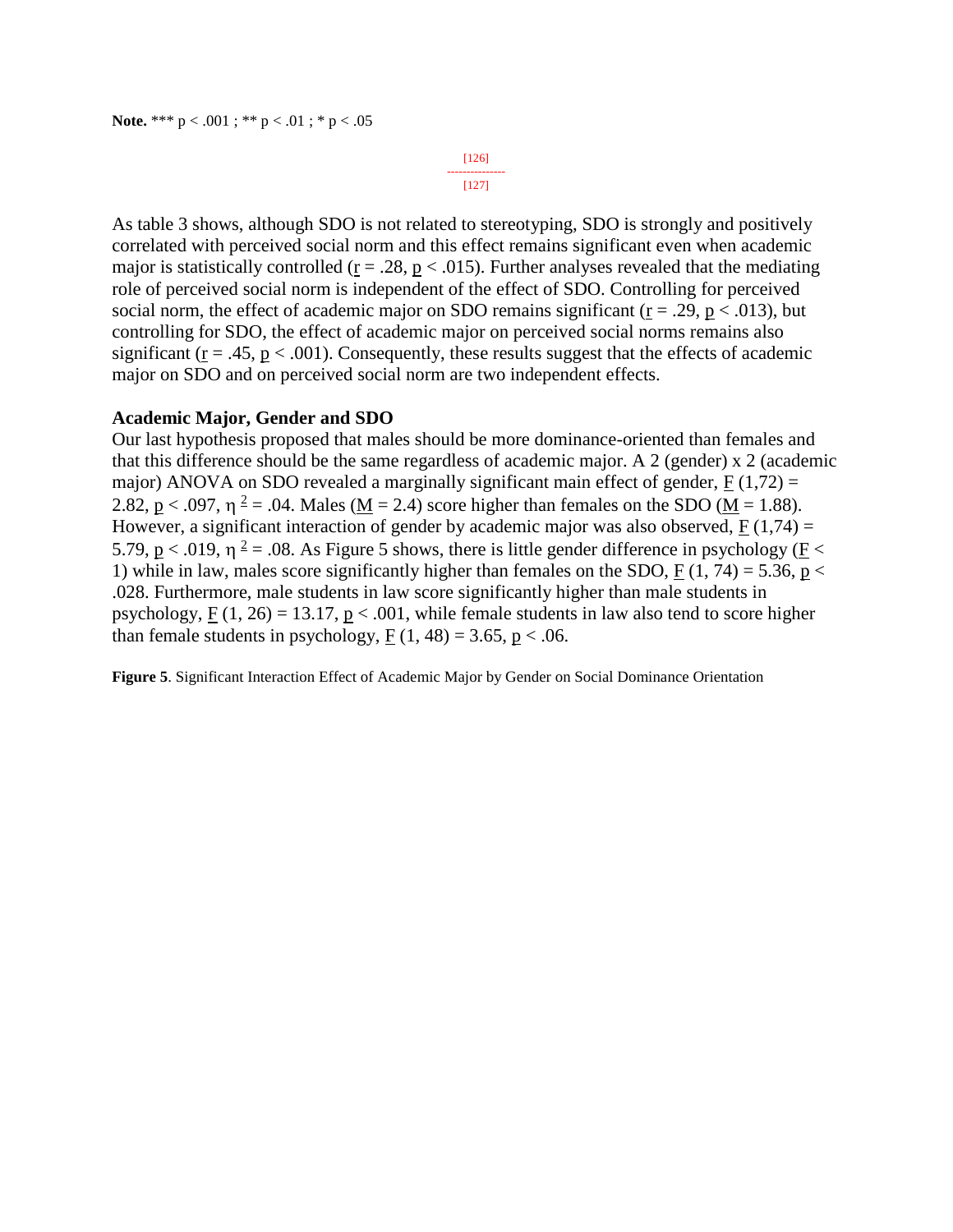

[128]

# **DISCUSSION**

The results of this study indicate that as expected, university students differ significantly in their level of stereotyping as a function of their academic area. Upper-level students in law, a hierarchy-enhancing academic major, display a higher level of "Arab" stereotyping than upperlevel students in psychology, a hierarchy-attenuating academic major. Moreover, as predicted on the basis of a socialization explanation, the norm regarding intolerance is perceived as being strikingly different in the two areas. Students in law report that people in their academic major are generally more intolerant than is the case in psychology. Finally, mediational analysis confirms that the relation between academic major and stereotyping can be explained by this different normative orientation. In other words, the fact that students in law display a higher level of stereotyping is accounted for by the fact that they perceive other students and faculty to be less tolerant than do students in psychology. These results are clearly consistent with Pettigrew's (1958) classic analysis suggesting that when the social norm reflects intolerance, individuals tend to conform to such norms. The results confirm previous research demonstrating that student's attitudes and beliefs change as a function of the group they join thus providing important evidence on the role of group socialization in the explanation of intergroup attitudes (see Guimond 2000, Newcomb, 1943). They are also in line with previous longitudinal studies showing, for instance, that students in commerce, another hierarchy-enhancing academic major, are not more hostile toward immigrants than students in the social sciences at the beginning of their academic training, but become so after three years of study (see Guimond, 1998; Guimond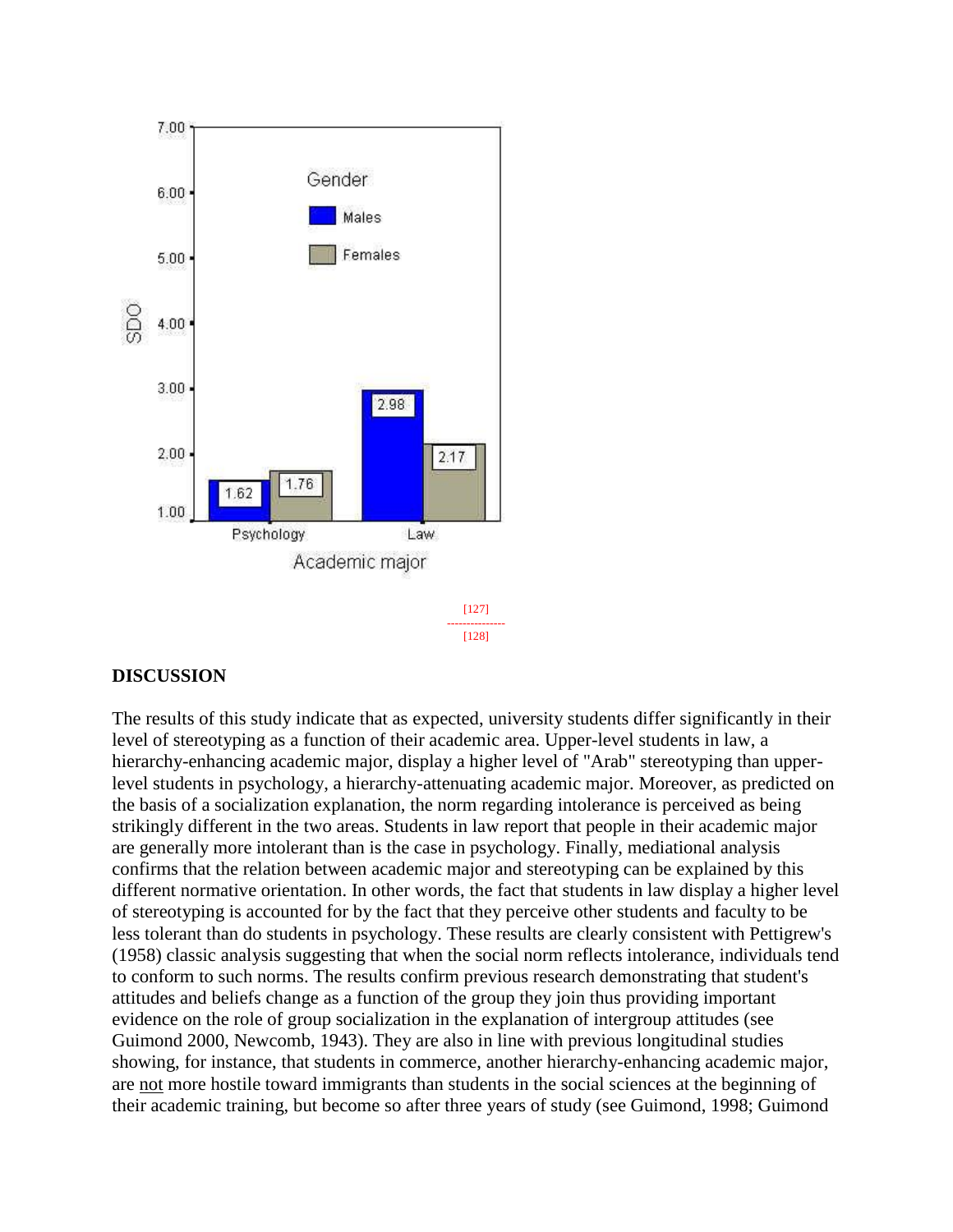& Palmer, 1996). Over time, these commerce students presumably learned the norms of their academic discipline, applied it to themselves and so, became significantly more negative toward immigrants (see Guimond, 2000).

Replicating the results of Sidanius, Liu, Pratto and Shaw (1994), we show that students in law score significantly higher on the SDO compared to students in psychology. However, we do not find a significant positive relation between scores on the SDO and stereotyping. As argued by Crocker et al. (1998): "Stereotypes about social groups are another type of legitimizing myth and can help to preserve and maintain exiting inequalities between groups" (p. 7). The absence of a relation between stereotyping and SDO seems to indicate that they are two independent factors that maintain the social hierarchy and that they refer to different cognitive and motivational processes (Fiske, 2000).

#### [128] ---------------  $[129]$

These results then are more consistent with Pettigrew's perspective than with the SDT framework. But other processes can also occur and partly explain the effect of academic major on stereotyping. According to Crandall (1994), another system-justification ideology is the tendency to hold individuals responsible for their situation, and to attribute their situation to internal or controllable factors. Under this view, Guimond (1995, 1999, e.g. Guimond et al., 1989) found, depending on their academic major, that university students can be socialized to believe that the poor and the employed are responsible for their fate, just as they can be socialized to believe, or to maintain the belief, that systematic factors account for employment and poverty. In other words, if students are exposed to internal explanations of behaviors (e.g. lack of effort by poor people explains poverty) they could become less tolerant. Under this view, internal-external attribution of behaviors could mediate the effect of academic major on stereotyping. This effect could also be partly explained by a social informational influence process. One of the main lesson of recent research in social psychology is that human are cognitively limited and use simplistic heuristics, like stereotypes. The knowledge that stereotypes are simplistic can, perhaps, motivate psychology students to build more complex knowledge or to limit or inhibit the use of a simplistic construct. It means that, consciously, students could modify their own stereotyping processes. Future research could examine these alternative and complementary hypotheses.

Finally, in terms of differences between males and females on SDO, our results unexpectedly failed to support the invariance hypothesis. Contrary to Sidanius et al. (1994), we found support for an interactive model. The difference between males and females varies as a function of their academic area. In psychology, male and female upper-level students do not differ on the SDO. In law, males are more dominance-oriented than females, but notice that women in law tend to be more dominance-oriented than women in psychology (see Figure 5). One interpretation of these results is that scores on the SDO of males in psychology were reduced by their university experience, while the reverse occurred for female students in law. In other words, these results can be taken to suggest that social-cultural variables may affect scores on SDO and modify gender differences on SDO. Longitudinal research by Sinclair, Sidanius and Levin (1998) showing a significant decrease in SDO after nine months of exposure to the university environment supports such a socialization interpretation. However, an alternative self-selection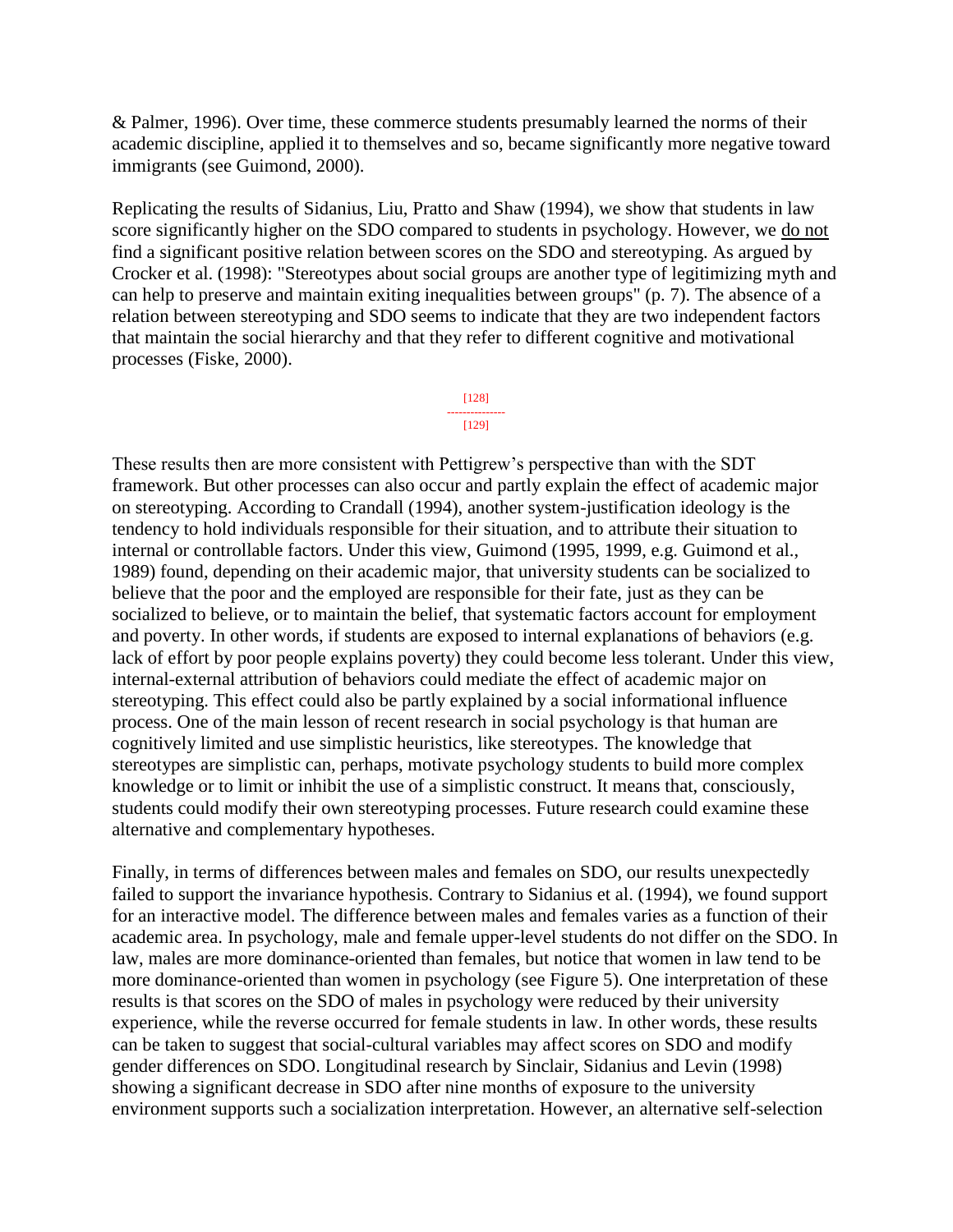interpretation is also possible. Perhaps the field of psychology selectively recruits males who score particularly low on SDO, thus accounting for the lack of a gender difference in that academic area. Given the cross-sectional nature of the present study, it is not possible to decide whether one interpretation is more valid than the other. However, these results raise doubts about the robustness of the invariance hypothesis.

> [129] --------------- [130]

### **REFERENCES**

Adorno, T. W., E. Frenkel-Brunswick, D. J. Levinson and R. N. Stanford (1950). *The Authoritarian Personality*. New York: Harper.

Altemeyer, B. (1998). "The Other Authoritarian Personality." In M. P. Zanna (Ed.), *Advances in Experimental Social Psychology* (Vol. 30, pp. 47-92). New York: Academic Press.

Alwin, D. F., R. L. Cohen and T. M. Newcomb (1991). *Political Attitudes Over the Life Span: The Bennington Women After 50 Years.* Madison: University of Wisconsin Press.

Baron, R. B. and D. A. Kenny (1986). "The Moderator-Mediator Variable Distinction in Social Psychological Research : Conceptual, Strategic, and Statistical Considerations." *Journal of Personality and Social Psychology,* 51(6):1173-1182.

Bereiter, C. and M. B. Freedman (1962). "Fields of Study and the People in Them." In N. Sanford (Eds.), *The American College: A Psychological and Social Interpretation of Higher Learning*. New York: John Wiley.

Biernat, M. and E. R. Thompson (2002). "Shifting Standards and Contextual Variation in Stereotyping." *European Review of Social Psychology,* 12:103-137.

Brigham, J. C. (1971). "Ethnic Stereotypes." *Psychological Bulletin,* 76:15-33.

Brown, R. (1995). *Prejudice: Its Social Pyschology.* Oxford U.K. & Cambridge USA:Blackwell Publisher.

Crandall, C. S. (1994). "Prejudice Against Fat People: Ideology and Self-Interest." *Journal of Personality and Social Psychology,* 66:882-894.

Crocker, J., B. Major and C. Steele (1998). "Social Stigma." In D. Gilbert, S. T. Fiske and G. Lindzey (Eds.), *Handbook of Social Psychology* (4th ed.). Boston: McGraw Hill.

Dambrun, M. and S. Guimond (2001). "La Théorie de La Privation Relative et L'hostilité Envers Les Nord-Africains." *Revue Internationale de Psychologie Sociale*, 14:57-89.

> [130] --------------- [131]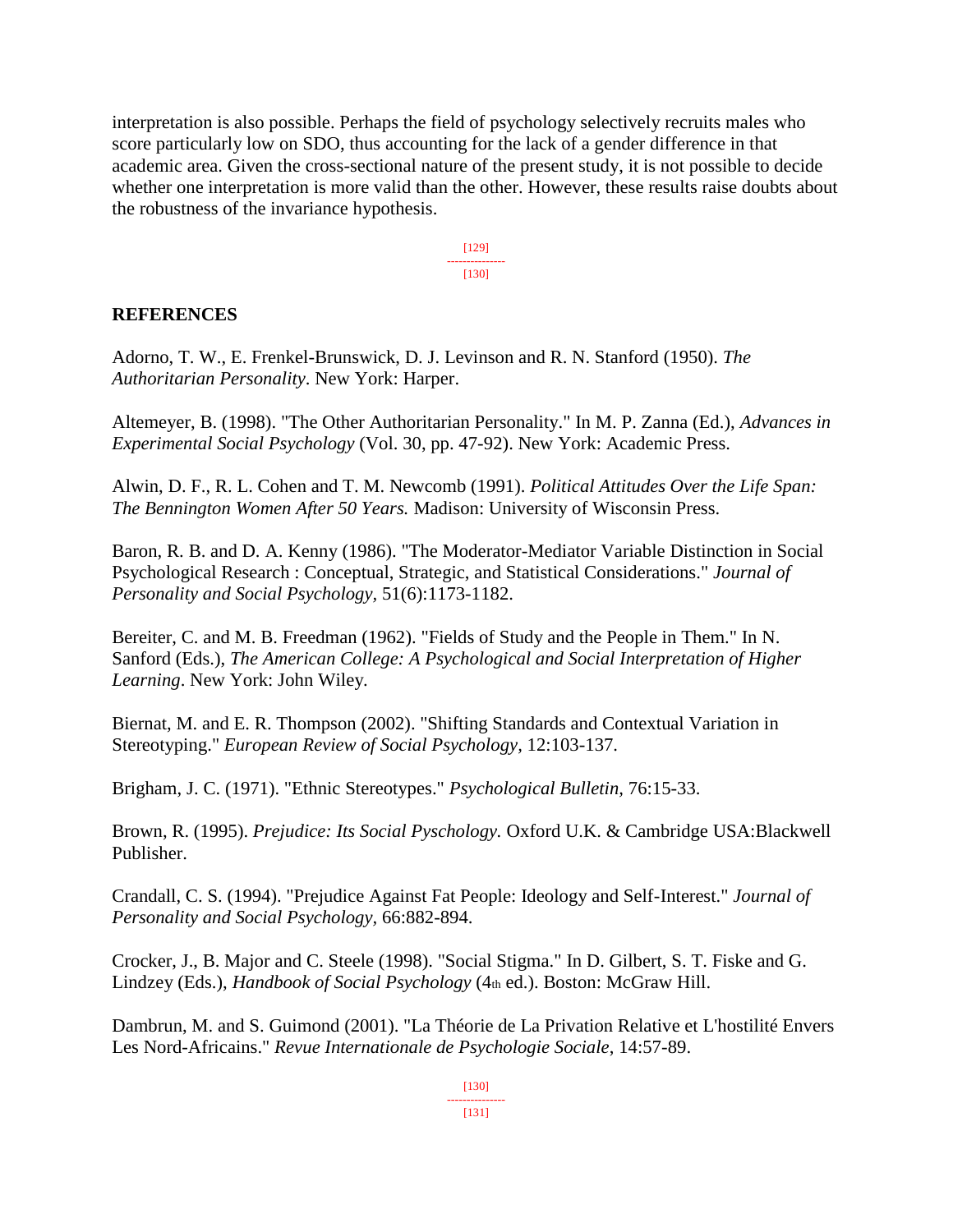Dambrun, M. and S. Guimond (2002). "Implicit and Explicit Measures of Prejudice and Stereotyping : Do They Assess the Same Underlying Knowledge Structure?" Manuscript in revision.

Dovidio, J. F. and S. L. Gaertner (Eds) (1986). *Prejudice, Discrimination, and Racism.* Orlando, FL: Academic Press.

Feldman, K. A., and T. M. Newcomb (1969). *The Impact of College on Students.* San Francisco: Jossey-Bass.

Fiske, S. T. (2000). "Stereotyping, Prejudice and Discrimination at the Seam between Centuries: Evolution, Culture, Mind and Brain." *European Journal of Social Psychology*, 30:299-322.

Galand, O. (1995). *Le Monde des étudiants.* [The world of students] Paris: Presses Universitaires de France.

Gilbert, G. M. (1951). "Stereotype Persistence and Change Among College Students. *Journal of Abnormal and Social Psychology,* 46:245-254.

Guimond, S. (1992). "Les Effets de L'education Post-Secondaire Sur Les Attitutudes Intergroupes. L'importance du Domaine D'étude." *Revue Québécoise de Psychologie*, 13:74-93.

Guimond, S. (1995). "Niveau D'analyse Dans L'étude Des Explications Causales: Implications Théoriques et Socio-Politiques." *Revue Internationale de Psychologie Sociale,* 8:29-54.

Guimond, S. (1999). "Attitude change during college: Normative or informational social influence?" *Social Psychology of Education*, 2:237-261.

Guimond, S. (2000). "Group Socialization and Prejudice: The Social Transmission of Intergroup Attitudes and Beliefs." *European Journal of Social Psychology*, 30:333-354.

Guimond, S., G. Begin, and D. L. Palmer (1989). "Educational and Causal Attributions: The Development of 'Person Blame' and 'System Blame' Ideology." *Social Psychology Quaterly*, 52:126-140.

#### [131] --------------- [132]

Guimond, S, and M. Dambrun (in press). "When Prosperity Breeds Hostility: The Effects of Relative Deprivation and Relative Gratification on Prejudice." *Personality and Social Psychology Bulletin.*

Guimond, S., and D. L. Palmer (1996). "The Political Socialization of Commerce and Social Science Students: Epistemic Authority and Attitude Change. *Journal of Applied Social Psychology,* 26:1985-2013.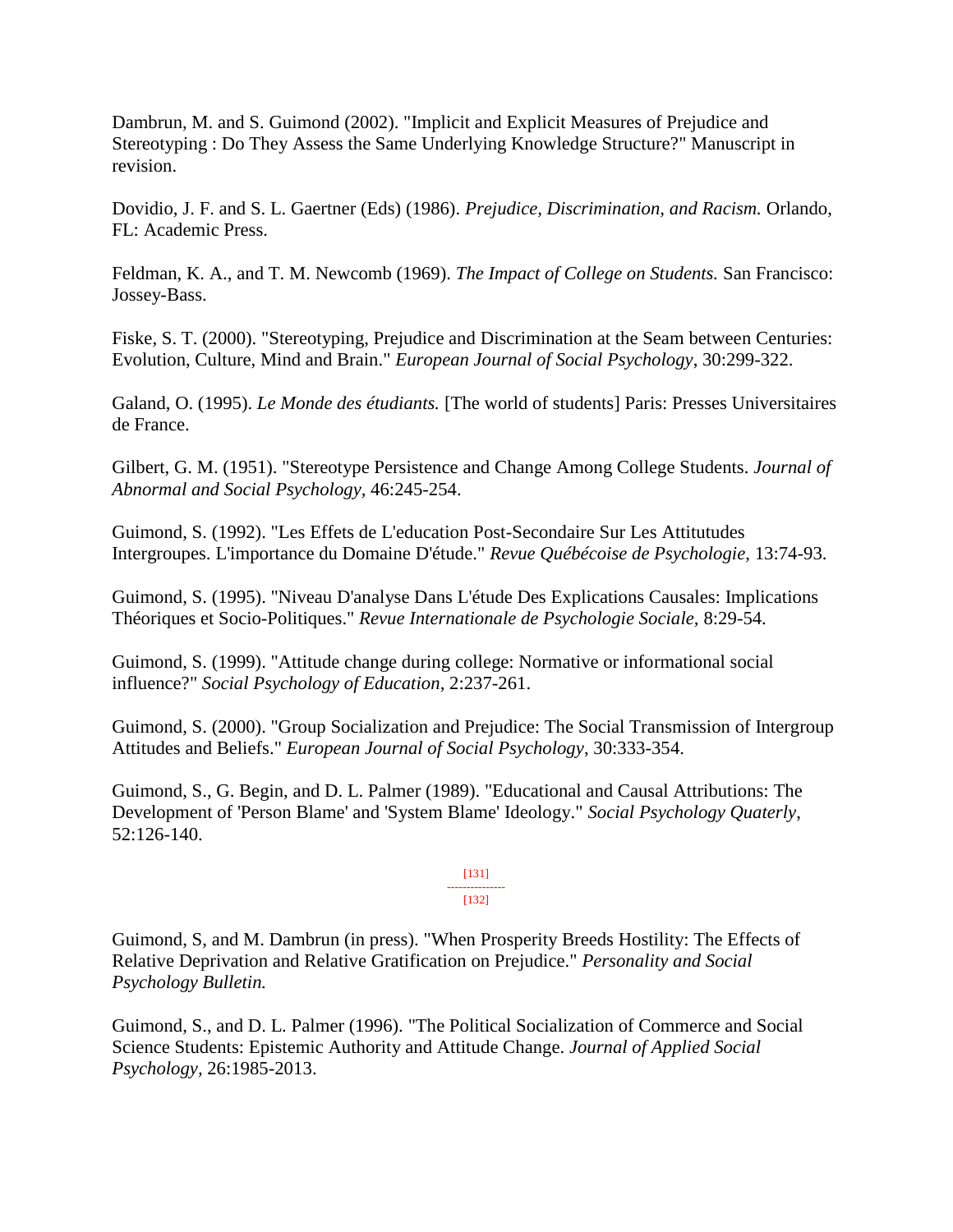Jost, J. T. and M. R. Banaji (1994). "The Rule of Stereotyping in System Justification and the Production of False Consciousness." *British Journal of Social Psychology,* 33:1-27.

Jost, J. T. and B. Major (Eds). (in press). *The Psychology of Legitimacy: Ideology, Justice, and Intergroup Relations.* Cambridge University Press: Cambridge.

Karlins, M., T. Coffman and G. Walters (1969). "On the Fading of Social Stereotypes: Studies in Three Generations of College Students." *Journal of Personality and Social Psychology,* 13(1):16.

Katz, D. and K. W. Braly (1933). "Racial Stereotypes of 100 College Students." *Journal of Abnormal and Social Psychology*, 28:280-290.

Ladd, E. C. and S. M. Lipset (1975). *The Divided Academy: Professors and Politics*. New York: Norton Library.

Lambert, W. E., F. M. Moghaddam, J. Sorin, and S. Sorin (1990). "Assimilation vs. Multiculturalism: Views from a Community in France." *Sociological Forum*, 5:387-411.

Levine, J. M., R. L. Moreland and C. S. Ryan (1998). "Group Socialization and Intergroup Relations." In C. Sedikides, C. A. Schopler and C. A. Insko (Eds.), *Intergroup Cognition and Intergroup Behavior* (pp. 283-308). London: Lawrence Erlbaum.

McClintock, C. G., C. B. Spaulding and H. A. Turner (1964). "Political Orientations of Academically Affiliated Psychologists. *American Psychologists,* 20:211-221.

Newcomb, T. M. (1943). *Personality and Social Change.* New York: Dryden.

#### [132] ---------------

[133]

Newcomb, T. M., K. E. Koening, R. Flacks and D. P. Warwick (1967). *Persistence and Change: Bennington College and Its Students After 25 Years.* New York: John Wiley and Sons.

Oakes, P. J., Haslam, S. A. and J. C. Turner (1994). *Stereotyping and Social Reality.* Oxford: Blackwell.

Pettigrew, T. W. (1958). "Personality and sociocultural factors in intergroup attitudes: A crossnational comparison." *Journal of Conflict Resolution*, 2:29-42.

Pratto, F. (1999). "The Puzzle of Continuing Group Inequality: Piecing Together Psychological, Social, and Cultural Forces in Social Dominance Theory." In M. P. Zanna (Eds.). *Advances in Experimental Social Psychology,* (vol. 31, pp. 191-263). New York: Academic Press.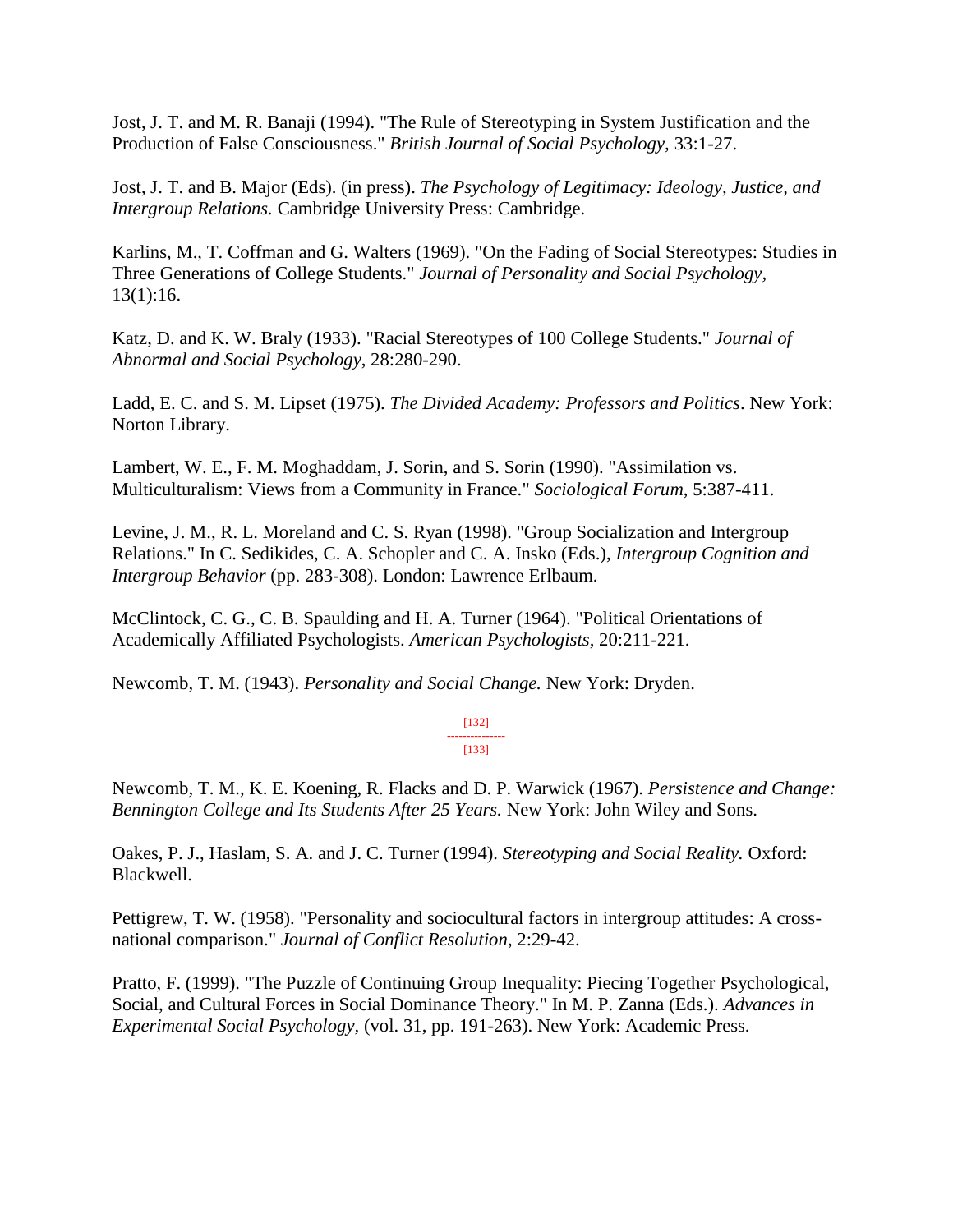Pratto, F, Sidianus, J., Stallworth, L. M. and B. F. Malle (1994). "Social Dominance Orientation: A Personality Variable Predicting Social and Political Attitudes. *Journal of Personality and Social Psychology*, 67:741-763.

Pratto, F., Stallworth, L. M. and J. Sidanius (1997). "The Gender Gap: Difference in Political Attitudes and Social Dominance Orientation." *British Journal of Social Psychology*, 36:49-68.

Prentice, D. A. and D. T. Miller (1993). "Pluralistic Ignorance and Alcohol Use On Campus: Some Consequences of Misperceiving the Social Norm. *Journal of Personality and Social Psychology*, 64:243-256.

Ryan, C. S. and L. M. Bogart (1997). "Development of New Group Members' In-Group and Out-Group Stereotypes: Changes in Perceived Group Variability and Ethnocentrism." *Journal of Personality and Social Psychology*, 73:719-732.

Rothbart, M. and O. P. John (1993). "Intergroup Relations and Stereotype Change: A Socio Cognitive Analysis and Some Longitudinal Findings." In P. M. Sniderman, P. E. Tetlock, and E. G. Carmines (Eds.). *Prejudice, Politics, and the American Dilemma*. Stanford University Press.

> [133] --------------- [134]

Sidanius, J. (1993). "The Psychology of Group Conflict and the Dynamics of Oppression: A Social Dominance Perspective." In S. Iyengar and W. J. McGuire (Eds.), *Explorations in Political Psychology* (pp. 183-219). Durham, NC: Duke University Press.

Sidanius, J., S. Levin, J. Liu and F. Pratto (2000). "Social Dominance Orientation, Anti-Egalitarianism and the Political Psychology of Gender: An Extension and Cross-Cultural Replication." *European Journal of Social Psychology,* 30:41-68.

Sidanius, J., J. H. Lui, J. S. Shaw and F. Pratto (1994). "Social Dominance Orientation, Hierarchy Attenuators and Hierarchy Enhancers: Social Dominance Theory and the Criminal Justice System." *Journal of Applied Social Psychology*, 24:338-366.

Sidanius, J. and F. Pratto (1999). *Social Dominance.* Cambridge University Press.

Sidanius, J., F. Pratto and L. Bobo (1994). "Social Dominance Orientation and the Political Psychology of Gender: A Case of Invariance?" *Journal of Personality and Social Psychology,*  67:998-1011.

Sidanius, J., F. Pratto, M. Martin and L. Stallworth (1991). "Consensual Racism and Career Track: Some Implications of Social Dominance Theory. *Political Psychology*, 12:691-721.

Sinclair, S., J. Sidanius and S. Levin (1998). "The Interface Between Ethnic and Social System Attachment: The Differential Effects of Hierarchy-Enhancing and Hierarchy-Attenuating Environments. *Journal of Social Issues,* 54:741-757.